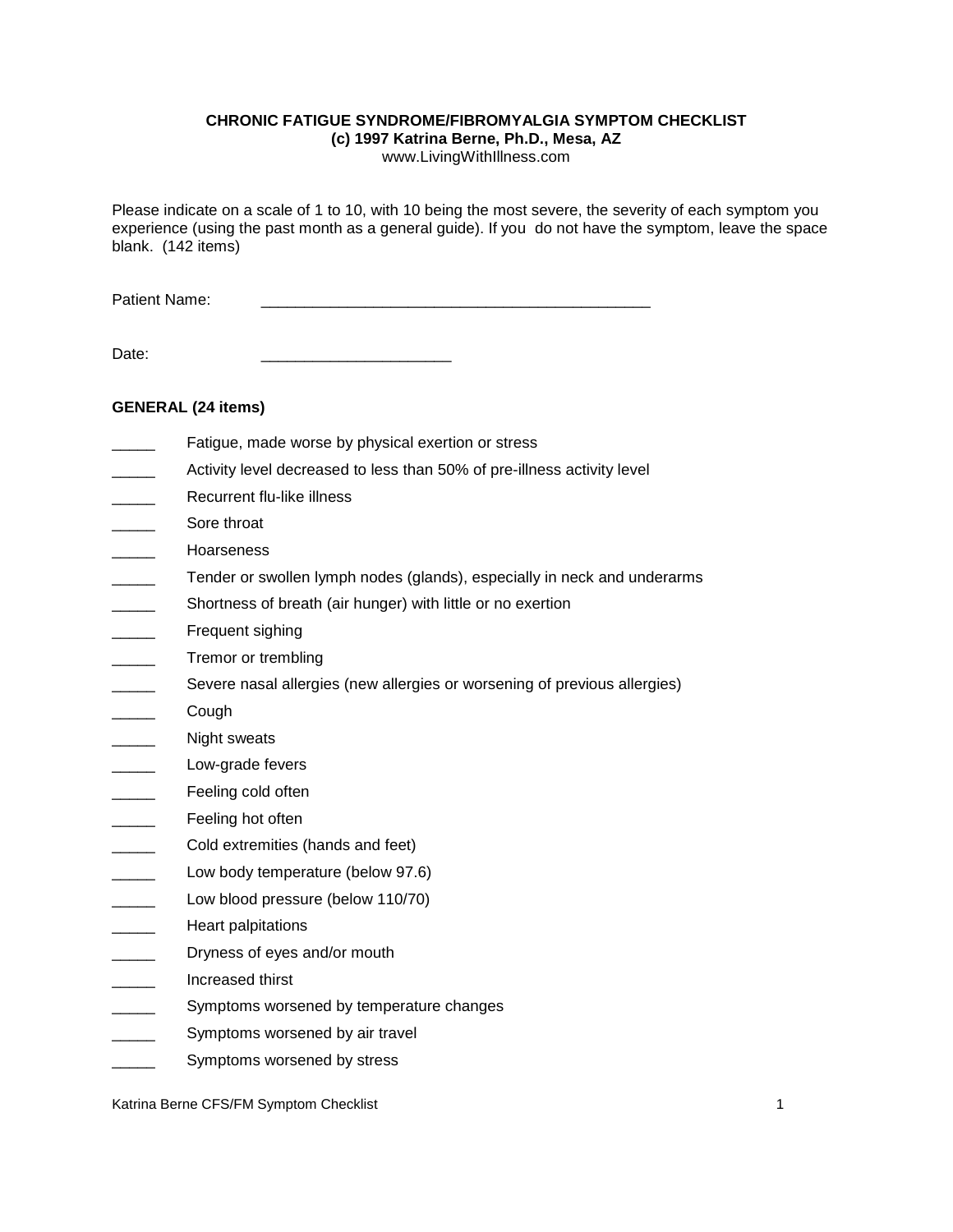## **PAIN (9 items)**

- \_\_\_\_\_ Headache
- Tender points or trigger points
- Muscle pain
- \_\_\_\_\_ Muscle twitching
- Muscle weakness
- Paralysis or severe weakness of an arm or leg
- \_\_\_\_\_ Joint pain
- \_\_\_\_\_ TMJ syndrome
- Chest pain

### **GENERAL NEUROLOGICAL (11 items)**

- \_\_\_\_\_ Lightheadedness; feeling "spaced out"
- Inability to think clearly ("brain fog")
- **Seizures**
- Seizure-like episodes
- Syncope (fainting) or blackouts
- Sensation that you might faint
- \_\_\_\_\_\_\_ Vertigo or dizziness
- Numbness or tingling sensations
- Tinnitus (ringing in one or both ears)
- Photophobia (sensitivity to light)
- Noise intolerance

#### **EQUILIBRIUM/PERCEPTION (6 items)**

- **Example 3** Feeling spatially disoriented
- **Example 3** Dysequilibrium (balance difficulty)
- Staggering gait (clumsy walking; bumping into things)
- Dropping things frequently
- Difficulty judging distances (e.g. when driving; placing objects on surfaces)
- "Not quite seeing" what you are looking at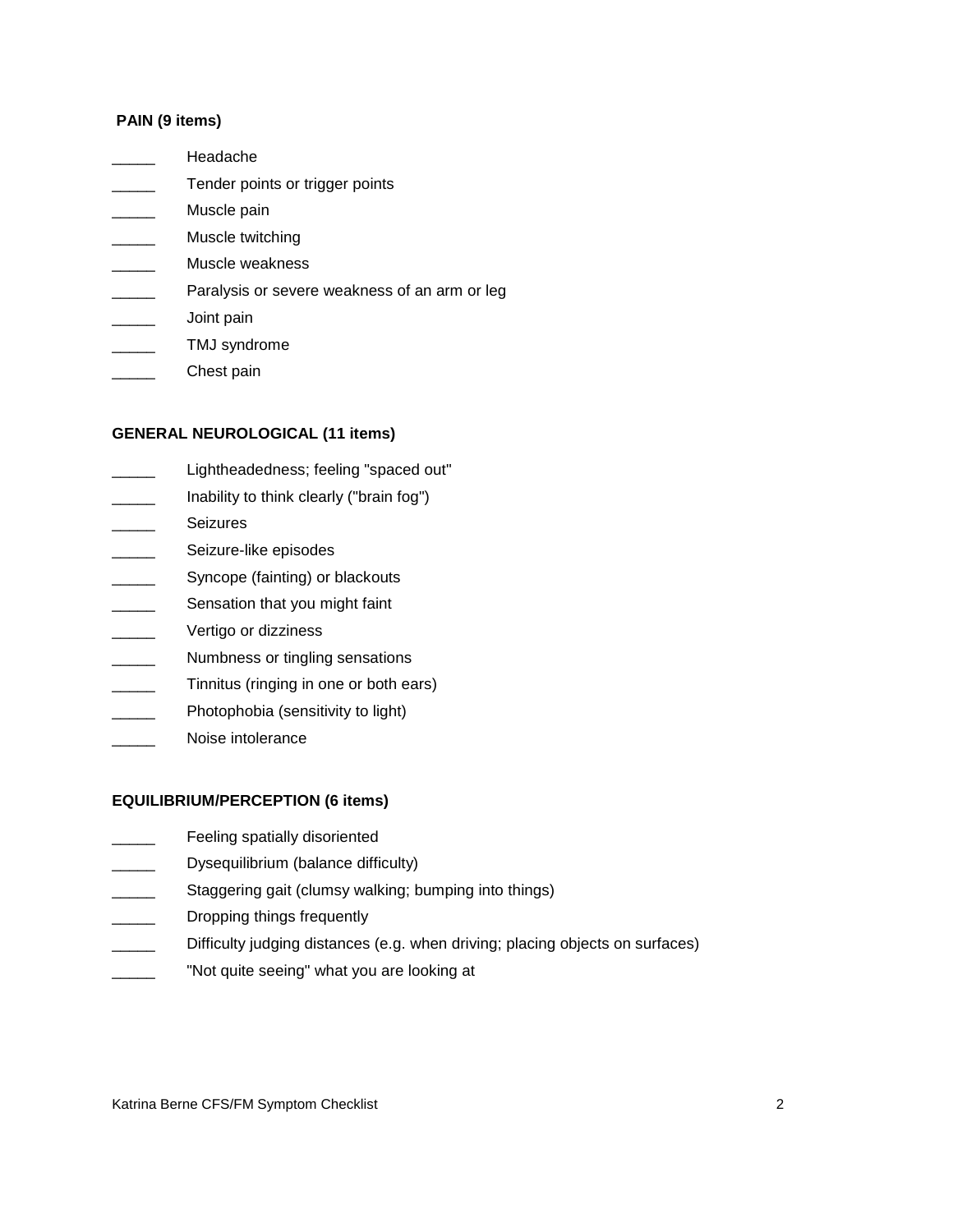## **SLEEP (6 items)**

- Hypersomnia (excessive sleeping)
- Sleep disturbance: unrefreshing or non-restorative sleep
- Sleep disturbance: difficulty falling asleep
- Sleep disturbance: difficulty staying asleep (frequent awakenings)
- Sleep disturbance: vivid or disturbing dreams or nightmares
- Altered sleep/wake schedule (alertness/energy best late at night)

#### **MOOD/EMOTIONS (16 items)**

- Depressed mood
- **\_\_\_\_\_\_** Suicidal thoughts
- Suicide attempts
- **EXALGE THE FEELING WORKINGS**
- Frequent crying
- Feeling helpless and/or hopeless
- Inability to enjoy previously enjoyed activities
- \_\_\_\_\_ Increased appetite
- Decreased appetite
- **EXECUTE:** Anxiety or fear when there is no obvious cause
- Panic attacks
- Irritability; overreaction
- **EXECUTE:** Rage attacks: anger outbursts with little or no cause
- Abrupt, unpredictable mood swings
- Phobias (irrational fears)
- Personality changes

### **EYES AND VISION (4 items)**

- Eye pain
- Changes in visual acuity (frequent changes in ability to see well)
- Difficulty with accommodation (switching focus from one thing to another)
- Blind spots in vision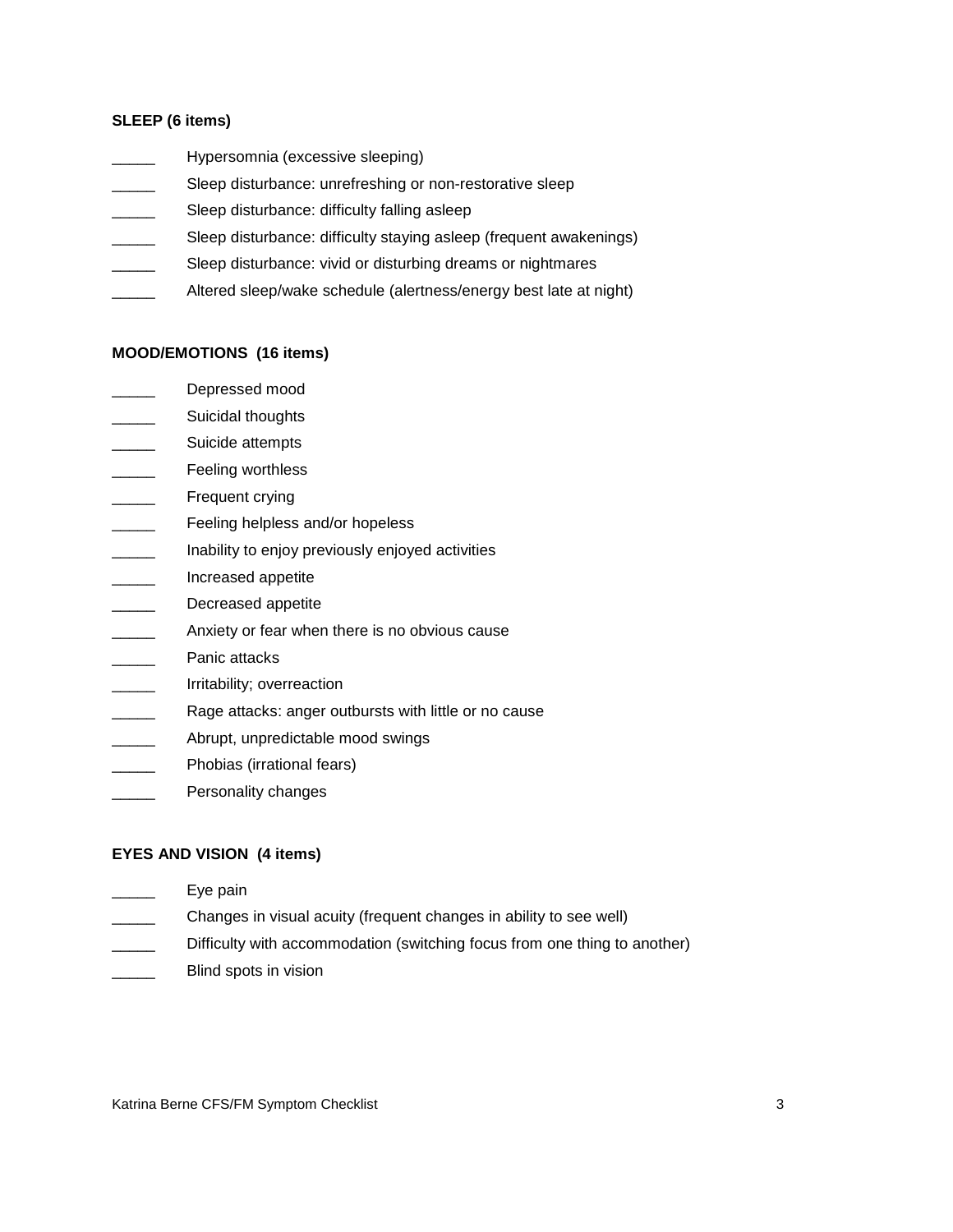## **SENSITIVITIES (5 items)**

- **EXECUTE:** Sensitivities to medications (unable to tolerate "normal" dosage)
- Sensitivities to odors (e.g., cleaning products, exhaust fumes, colognes, hair sprays)
- Sensitivities to foods
- **EXECUTE:** Alcohol intolerance
- **EXECUTE:** Alteration of taste, smell, and/or hearing

## **UROGENITAL (7 items)**

- **Exercise Frequent urination**
- Painful urination or bladder pain
- \_\_\_\_\_ Prostate pain
- \_\_\_\_\_ Impotence
- \_\_\_\_\_ Endometriosis
- Worsening of premenstrual syndrome (PMS)
- Decreased libido (sex drive)

## **GASTROINTESTINAL (12 items)**

- \_\_\_\_\_\_ Stomach ache; abdominal cramps
- \_\_\_\_\_ Nausea
- \_\_\_\_\_ Vomiting
- Esophageal reflux (heartburn)
- Frequent diarrhea
- Frequent constipation
- Bloating; intestinal gas
- \_\_\_\_\_\_\_\_ Decreased appetite
- \_\_\_\_\_ Increased appetite
- \_\_\_\_\_ Food cravings
- Weight gain (\_\_\_\_ lbs)
- Weight loss (\_\_\_\_ lbs)

### **SKIN (2 items)**

- \_\_\_\_\_ Rashes or sores
- Letter Eczema or psoriasis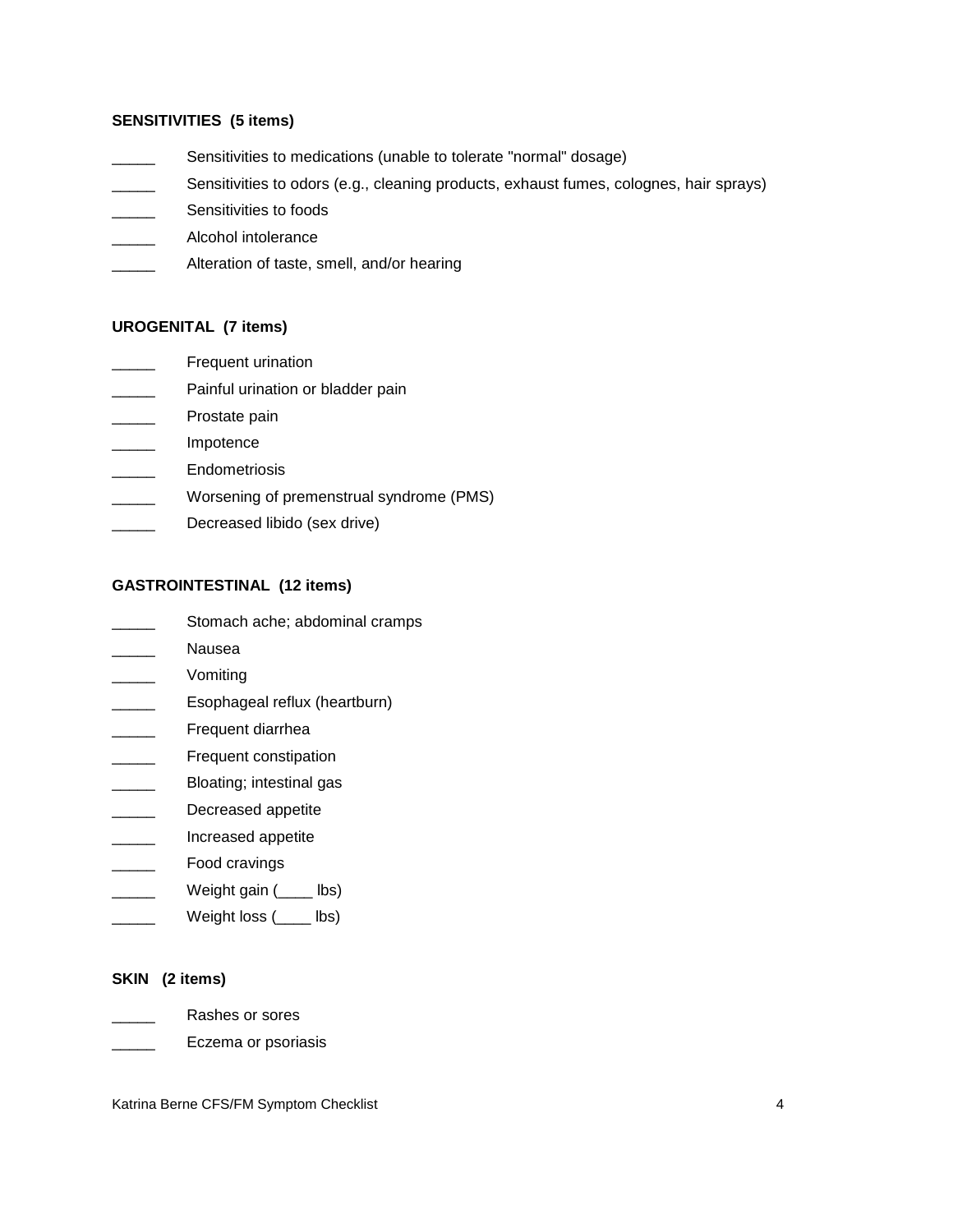### **OTHER (6 items)**

- \_\_\_\_\_ Hair loss
- Mitral valve prolapse
- \_\_\_\_\_ Cancer
- \_\_\_\_\_\_\_ Dental problems
- Periodontal (gum) disease
- Aphthous ulcers (canker sores)

## **COGNITIVE (34 items)**

- Difficulty with simple calculations (e.g., balancing checkbook)
- Word-finding difficulty
- Using the wrong word
- Difficulty expressing ideas in words
- Difficulty moving your mouth to speak
- Slowed speech
- Stuttering; stammering
- Impaired ability to concentrate
- Easily distracted during a task
- \_\_\_\_\_\_\_\_ Difficulty paying attention
- Difficulty following a conversation when background noise is present
- Losing your train of thought in the middle of a sentence
- Difficulty putting tasks or things in proper sequence
- Losing track in the middle of a task (remembering what to do next)
- Difficulty with short-term memory
- Difficulty with long-term memory
- Forgetting how to do routine things
- Difficulty understanding what you read
- Switching left and right
- Transposition (reversal) of numbers, words and/or letters when you speak
- Transposition (reversal) of numbers, words and/or letters when you write
- Difficulty remembering names of objects
- Difficulty remembering names of people
- Difficulty recognizing faces
- Difficulty following simple written instructions
	- Difficulty following complicated written instructions

Katrina Berne CFS/FM Symptom Checklist 5